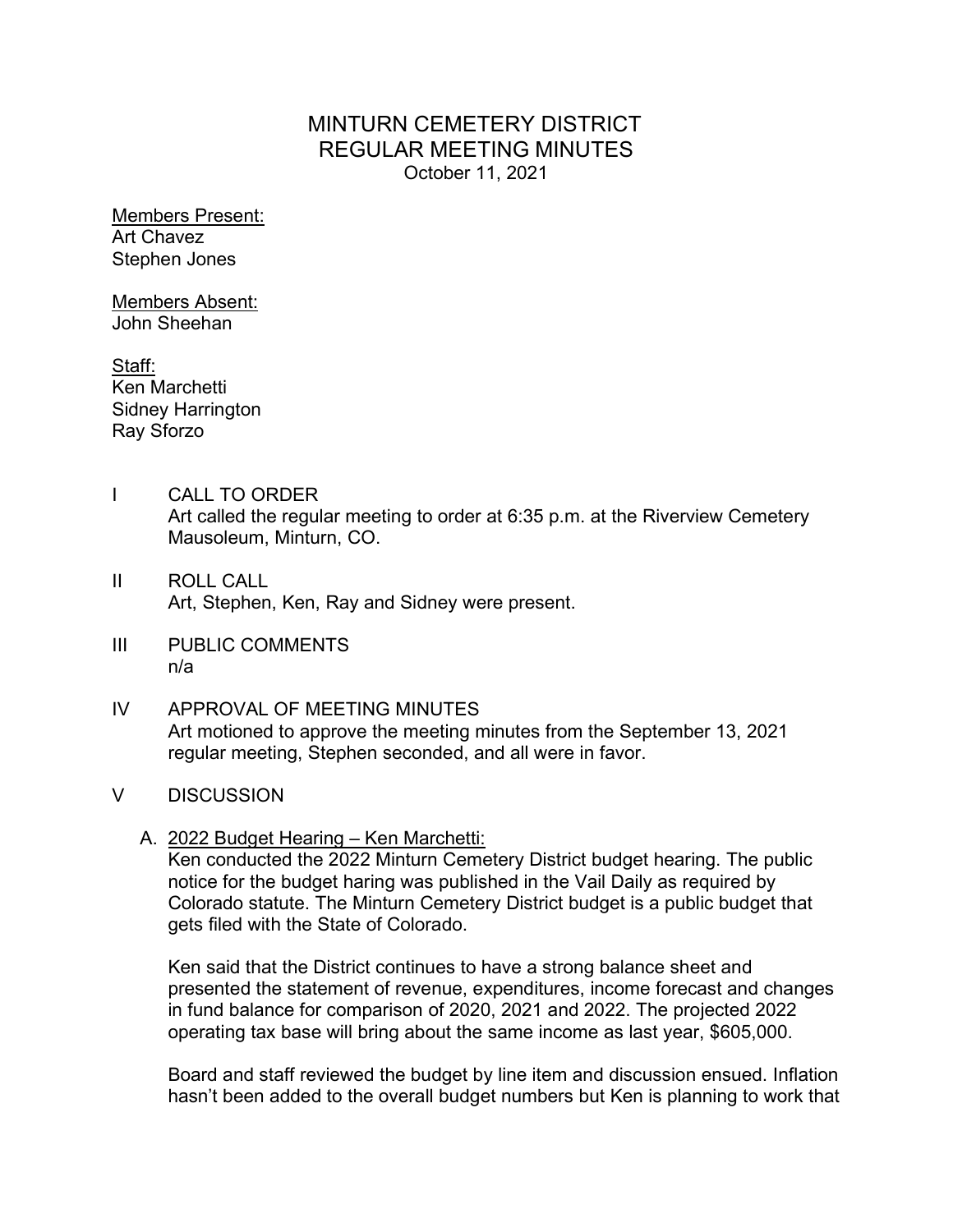in. Because John, board president, was absent from the meeting, the public hearing will be continued at the November regular board meeting whereby board will adopt the budget with the discussed revisions.

In the meantime, Art motioned to approve the 2021 audit review engagement agreement with McMahon & Associates. Stephen seconded and all were in favor.

### B. Shed building update – Sidney

Sidney and Hilary attended a Zoom meeting with the Town of Minturn to discuss the application status of the shed building expansion project. The Minturn attorney has learned that the expansion land in question is not within the jurisdiction of the Town of Minturn, in other words, the land has not been annexed into the Town. The Minturn attorney will begin the court procedure of quiet title which will take approximately four or five months to go through district court. The town plans to provide periodic updates to the District and also refund the application fee.

C. Security / Electrical / Mechanical Gates:

Ray gave an update on the project status. Everything has been going great until Friday, when a small gas line was hit during hand shoveling. The locate we received from Xcel was inaccurate resulting in the 2-inch line being hit which caused a 911 emergency response. We are glad that the line was not a highpressure line. The last of the conduit is being buried in the next couple of days with backfill, compaction, sod replacement and asphalt patching to follow. Sidney shared a budget spreadsheet for the project that lists the estimates for the project

## **D. RESOLUTION NO.3 SERIES OF 2021: RESOLUTION OF THE BOARD OF DIRECTORS OF THE MINTURN CEMETERY DISTRICT APPROVING THE RIVER VIEW CEMETERY RULES AND REGULATIONS**

Board and staff have been reviewing the rules and regulations for the cemetery in the last two meetings. Changes have been made to the rules and regs and a resolution has been prepared. Stephen motioned to approve Resolution No.3 Series of 2-21, a resolution of the board of directors of the Minturn Cemetery District approving the River View Cemetery rules and regulations, Art seconded the motion and all were in favor.

Sidney will update the website with the new rules and regs document.

#### VI. BILL PAYING

The following electronic funds transfers were made: 10/11/2021 EFT Centurylink 271.14 9/19/2021 EFT ERWSD 5,420.27